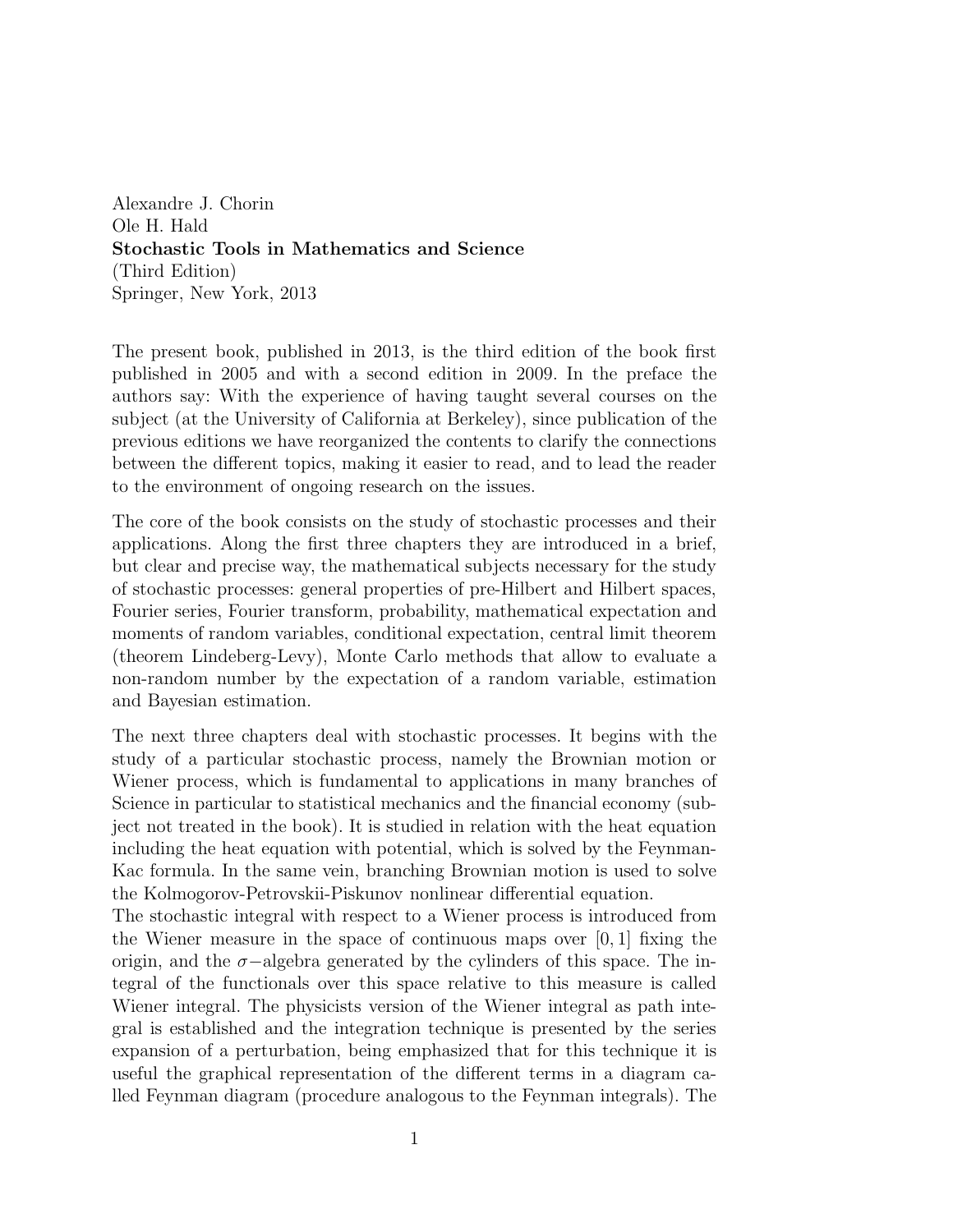generalizations of the Wiener integral due to Itô, on the one hand, and to Fisk-Stratonovich, on the other, are briefly indicated and by an example it is shown that the two integrals are different.

The stochastic differential equations considered are those of the form  $du =$  $a(t, u(t))dt + f(t)dW$ , where W is a Wiener process. From this type of stochastic differential equations the Langevin equation (important in applications)  $du = -au(t)dt + dW$ , is studied in detail. From this, it is obtained the Fokker-Planck equation or Kolmogorov forward equation, that describes the evolution of the transition density of the Markov stochastic process solution of the Langevin equation.

Stationary stochastic processes in the wide sense and in the strict sense are discussed, and the theorem of Khinchin (referred in other books as Bochner-Khinchine theorem) is established, from which it follows that if a stationary stochastic process in the wide sense has spectral density, then its covariance function is the Fourier transform of the spectral density. These results are applied to the study of turbulence in a fluid.

In the last three chapters some applications to statistical mechanics are considered. The Lagrangian and Hamiltonian formalism of classical mechanics are recalled, allowing to present the basic ideas of statistical mechanics and to establish the Liouville equation. The essential concepts of statistical mechanics (entropy, temperature, equipartition, ergodicity) are introduced and studied and the Ising model (model of ferromagnetism which provides the simplest example of a system in thermal equilibrium) is presented in a simplified manner, clarifying the concepts introduced (eg, computational Monte Carlo technique in statistical mechanics of ergodic Markov chains). For the case of a system not in thermal equilibrium, it is introduced the Mori-Zwanzig formalism, which permits to reduce the number of variables in the equations governing the system.

At the end of each chapter there is a collection of exercises that extend important aspects of the topics covered in that chapter or introduce new theoretical issues, such as the characteristic function of a random variable, which appears in the exercises in Chapter 6.

The bibliography is detailed by chapters.

Finally, the edition of the book is very well cared and only a few easily correctable errors by the reader can be observed (ie. On page 22, line 12, " $v$ " should be replaced by  $K$ . In page 30, line -6, "variable" should be replaced by "variance" and in the same page, line -5, "variance" should be replaced by "variable". In pages 66 and 67, reference (3.1) must be replaced by (4.1).)